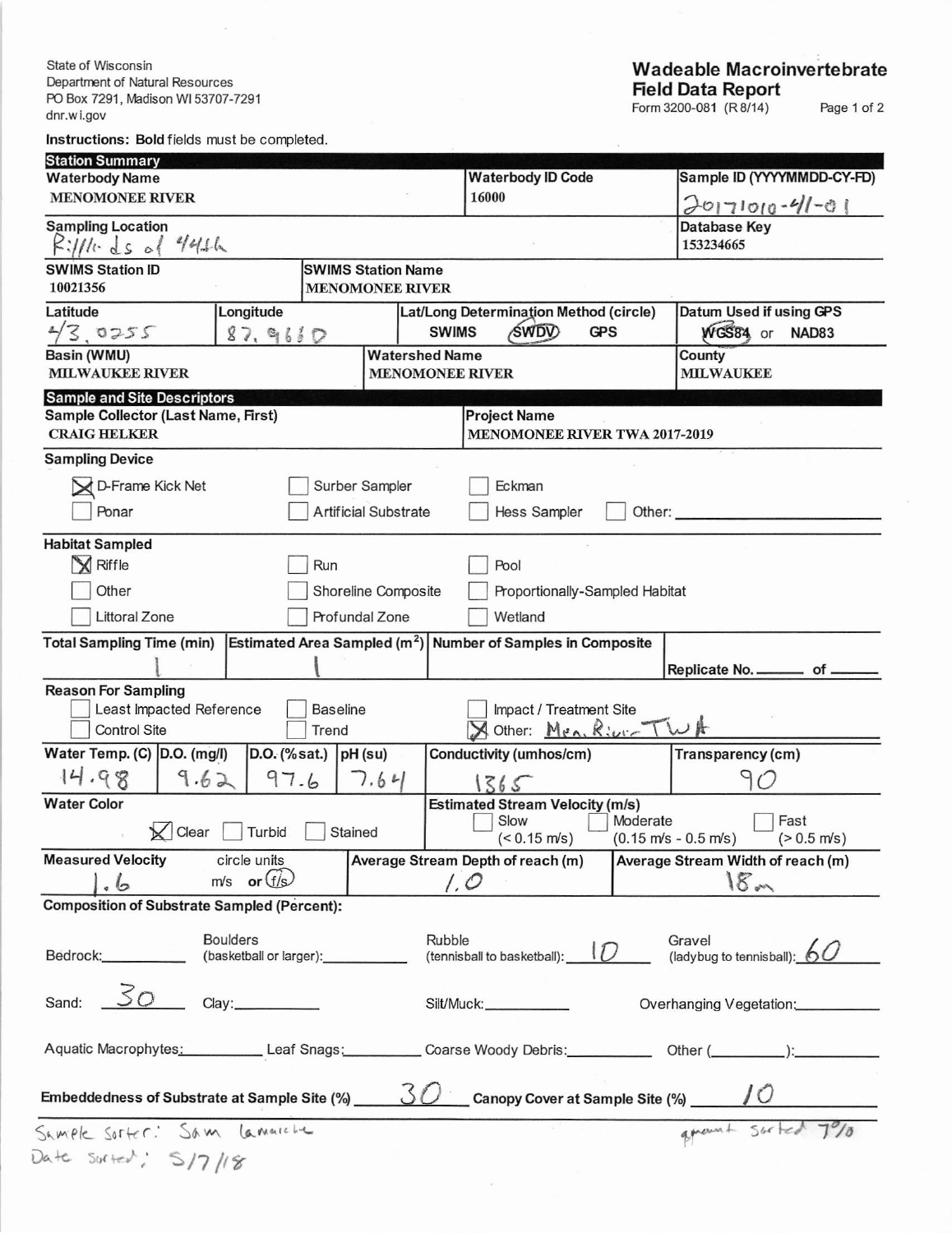Dimick. HetPrey<br>Subsample archived in 1982 until sept 2021  $Ez$ 

 $\label{eq:R1} \begin{array}{c} \mathbb{R}^2 \times \mathbb{R}^2 \times \mathbb{R}^2 \times \mathbb{R}^2 \times \mathbb{R}^2 \times \mathbb{R}^2 \times \mathbb{R}^2 \times \mathbb{R}^2 \times \mathbb{R}^2 \times \mathbb{R}^2 \times \mathbb{R}^2 \times \mathbb{R}^2 \times \mathbb{R}^2 \times \mathbb{R}^2 \times \mathbb{R}^2 \times \mathbb{R}^2 \times \mathbb{R}^2 \times \mathbb{R}^2 \times \mathbb{R}^2 \times \mathbb{R}^2 \times \mathbb{R$ 

 $\langle \bullet \rangle$ 

 $173$